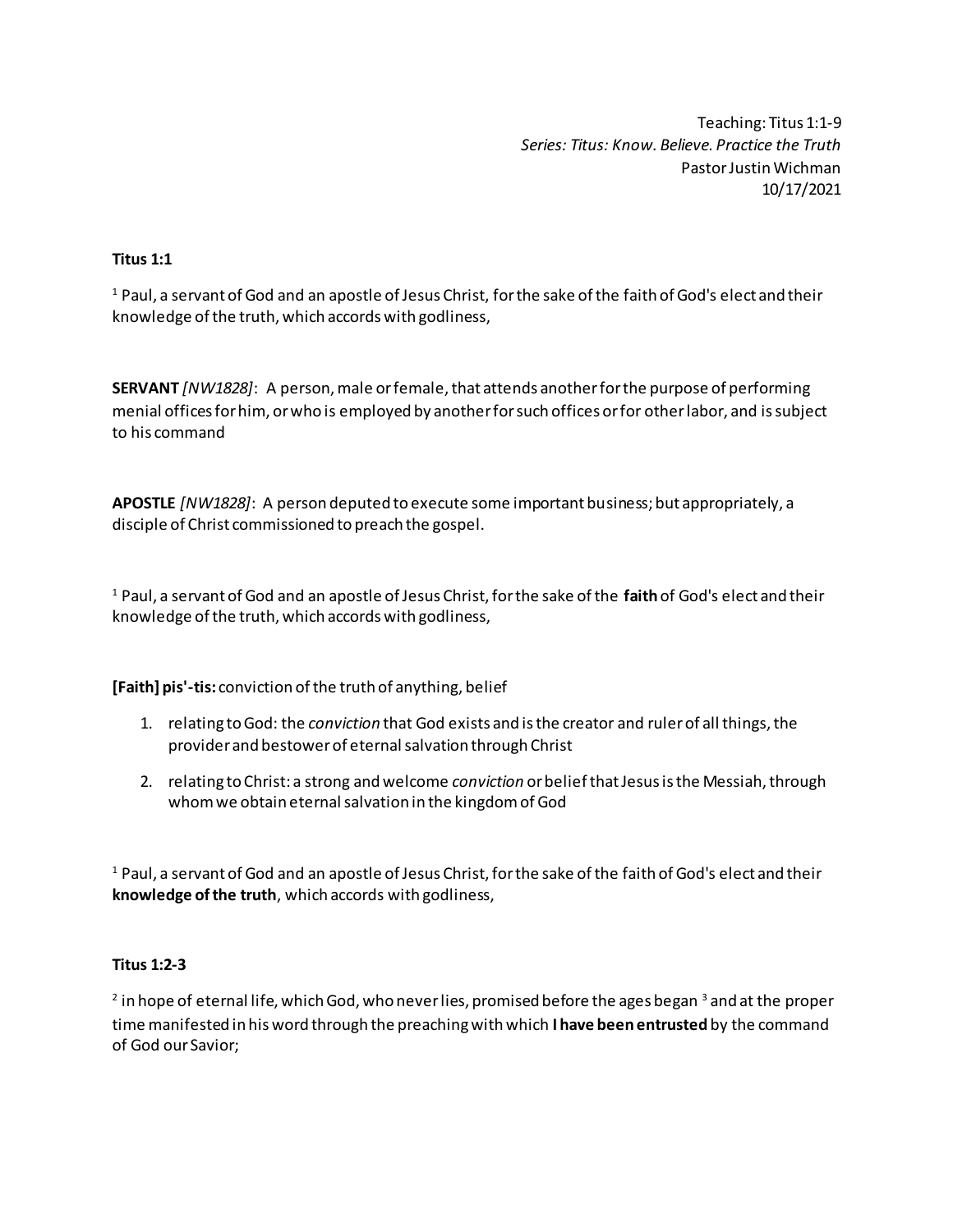#### **Titus 1:4**

<sup>4</sup> To Titus, my true child in a common faith: Grace and peace from God the Father and Christ Jesus our Savior.

# **Titus 1:1-4**

- 1. Paul's Role Servant/Apostle -His Authority
- 2. Belief [Faith & Conviction]
- 3. Know [Knowledge of Truth]

## **Titus 1:5**

 $5$  This is why I left you in Crete, so that you might put what remained into order, and appoint elders in every town as I directed you—

## **Titus 1:6**

 $^{\rm 6}$  if anyone is above reproach, the husband of one wife, and his children are believers and not open to the charge of debauchery or insubordination.

#### **Colossians 1:21-23**

<sup>21</sup> And you, who once were alienated and hostile in mind, doing evil deeds, <sup>22</sup> he has now reconciled in his body of flesh by his death, in order to present you holy and **blameless and above reproach before him**,

<sup>23</sup> **if**indeed **you continue** in the faith, stable and steadfast, not shifting from the hope of the gospel that you heard, which has been proclaimed in all creation under heaven, and of which I, Paul, became a minister.

#### **Titus 1:6**

6 if anyone is above reproach, the **husband of one wife**, and his children are believers and not open to the charge of debauchery or insubordination.